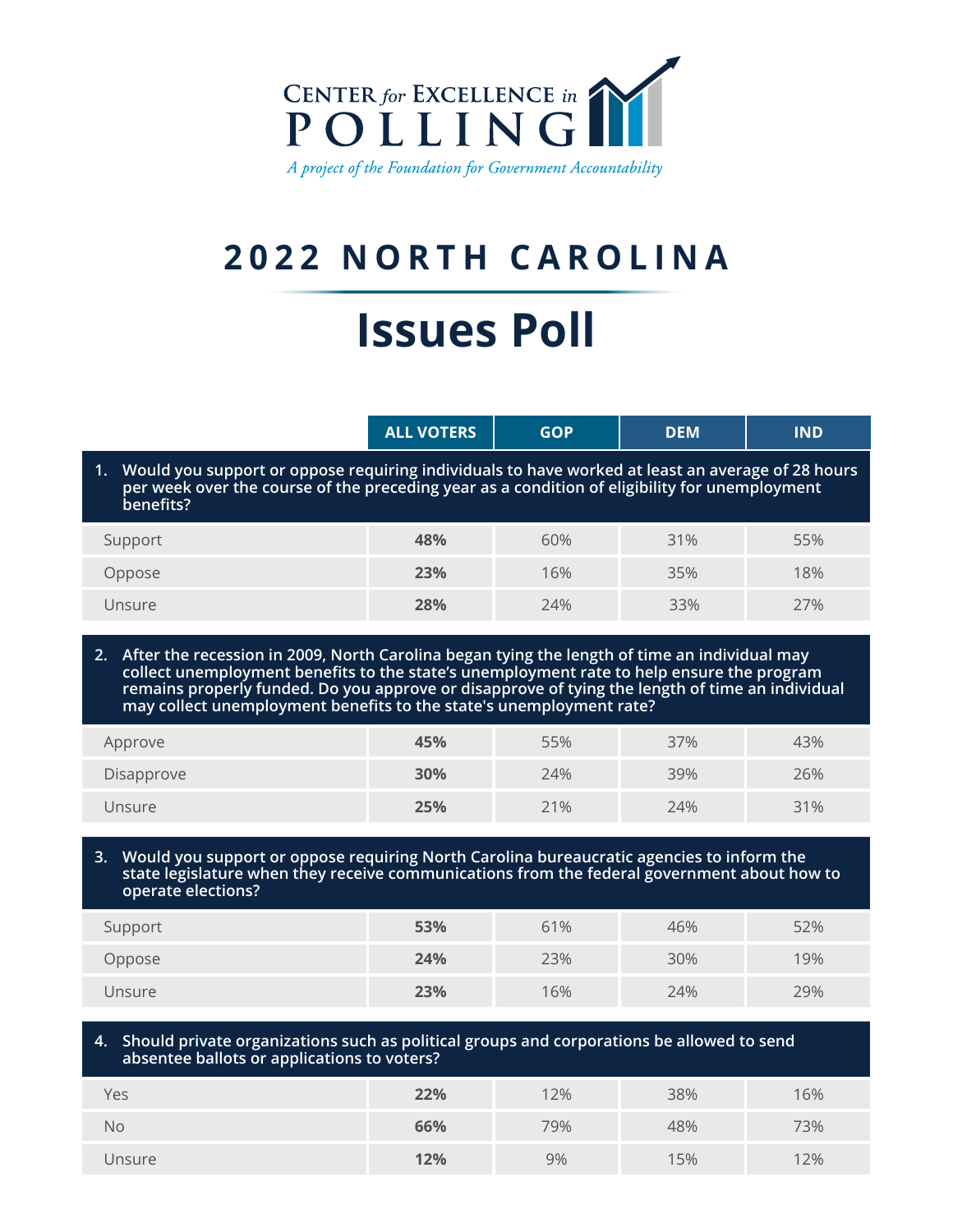|                                                                                                                                                   | <b>ALL VOTERS</b> | <b>GOP</b> | <b>DEM</b> | <b>IND</b> |  |
|---------------------------------------------------------------------------------------------------------------------------------------------------|-------------------|------------|------------|------------|--|
| 5. Would you support or oppose requiring the state to conduct a comprehensive audit of their voter<br>registration rolls at least twice per year? |                   |            |            |            |  |
| Support                                                                                                                                           | 52%               | 71%        | 32%        | 56%        |  |
| Oppose                                                                                                                                            | 27%               | 16%        | 36%        | 28%        |  |
| Unsure                                                                                                                                            | 21%               | 13%        | 32%        | 16%        |  |
|                                                                                                                                                   |                   |            |            |            |  |

#### **6. Should the state allow local election offices to use unsecured drop boxes to collect absentee ballots?**

| Yes    | 23% | 13% | 35% | 22% |
|--------|-----|-----|-----|-----|
| No     | 62% | 77% | 46% | 64% |
| Unsure | 15% | 11% | 20% | 14% |

#### **7. Would you support or oppose requiring the state to review occupational licensing laws and proposals every year to determine whether they are helpful or necessary?**

| Support | 46% | 53% | 42% | 42% |
|---------|-----|-----|-----|-----|
| Oppose  | 23% | 19% | 26% | 23% |
| Unsure  | 32% | 28% | 32% | 35% |

#### **8. Would you support or oppose allowing on-the-job experience to be applied toward the educational requirements for occupational licenses?**

| Support | 66% | 71% | 68% | 57% |
|---------|-----|-----|-----|-----|
| Oppose  | 13% | 9%  | 12% | 19% |
| Unsure  | 21% | 20% | 19% | 24% |

#### **9. Many home-based businesses are subject to regulations that are more restrictive than those for conventional brick-and-mortar businesses. Would you support or oppose allowing home-based businesses to operate under the same rules as conventional businesses?**

| Support | 55% | 62% | 46% | 57% |
|---------|-----|-----|-----|-----|
| Oppose  | 21% | 19% | 27% | 15% |
| Unsure  | 24% | 19% | 27% | 28% |

#### **10. Critical race theory curriculum teaches that the United States Constitution and legal system are grounded in racism meant to oppress minority groups. Do you support or oppose allowing these race theories to be taught in North Carolina's public grade schools?**

| Support | 34% | 16% | 58% | 27% |
|---------|-----|-----|-----|-----|
| Oppose  | 53% | 74% | 28% | 58% |
| Unsure  | 13% | 10% | 15% | 14% |